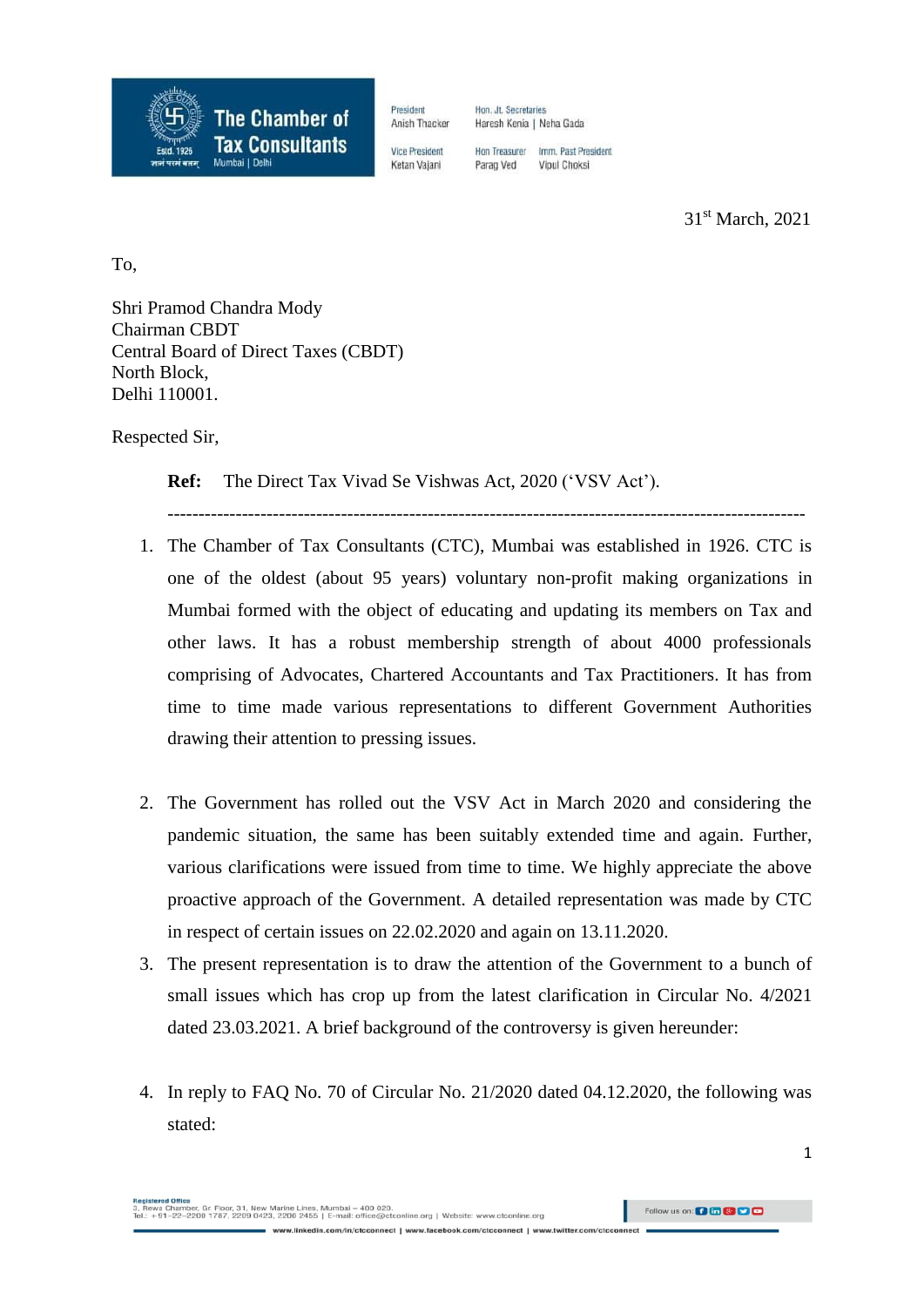

President Anish Thacker Hon, Jt. Secretaries Haresh Kenia | Neha Gada

Vice President Ketan Vajani

Hon Treasurer Imm Past President Parag Ved Vipul Choksi

*"Q. No.70. - If the assessment order has been framed in the case of a taxpayer under section 143(3)/144 of the Act based on the search executed in some other taxpayer's case, whether it is to be considered as a search case or non-search case under Vivad se Vishwas?*

*Answer: - Such case is to be considered as a search case."*

Thus, it was clarified that even assessees who are not covered within the meaning of the term assessee as referred to in section 153A or 153C of the Income-tax Act, 1961 ('Act'), and where the assessments, either  $u/s$  143(3) or 147 of the Act, were made based on the search proceedings carried out under the Act in case of some third party, then cases of such assessees would be treated as search cases and such assessees would be required to pay 125% of the disputed tax amount under the VSV Act.

- 5. The above clarification created an uncertainty and litigation ensued. Vide Circular No. 4/2021 (supra), the Board has now modified the said stand and now it has been clarified that 'search case' means an assessment or reassessment made u/s 143(3)/144/147/153A/153C/158BC of the Act only in the case of a person referred to in section 153A or 153C or 158BC or 158BD of the Act on the basis of search initiated u/s 132, or requisition made u/s 132A of the tax Act. The above clarification has now settled a lot of issues and brought about certainty.
- 6. The issues which are raised by the present representation concern the consequences of the said clarification and implications of the same on various cases pending at various stages of the VSV Act. Such instances are necessarily in relation to cases which are not search cases as per the latest circular i.e. Circular No. 4/2021 (supra). The same are brought out hereunder: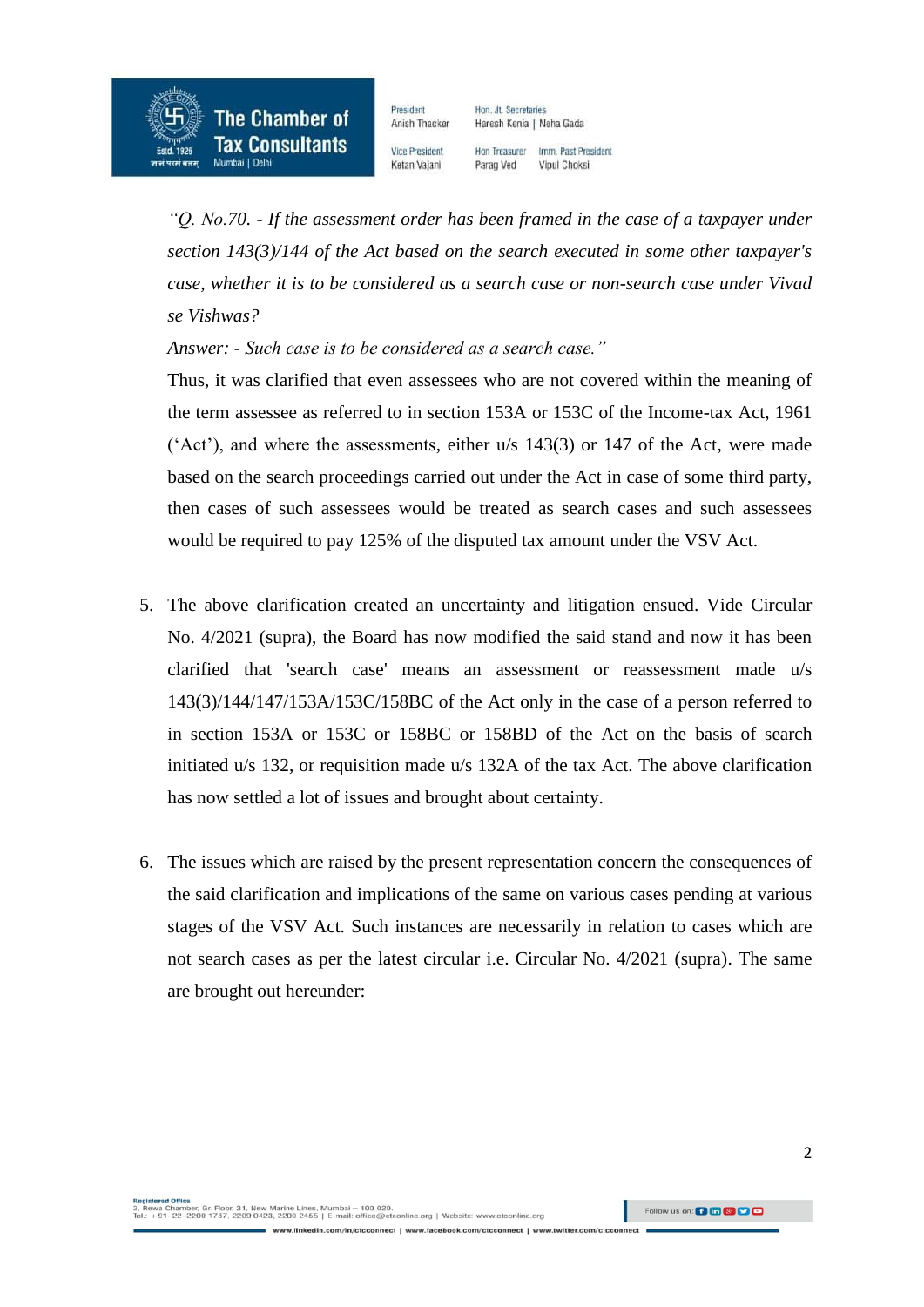

**The Chamber of Tax Consultants** 

President Anish Thacker

Hon. Jt. Secretaries Haresh Kenia | Neha Gada

Vice President Ketan Vajani

Hon Treasurer Imm. Past President<br>Parag Ved Vipul Choksi

| Sr.            | <b>Type of cases</b>                            | <b>Suitable directions sought</b>    |
|----------------|-------------------------------------------------|--------------------------------------|
| No.            |                                                 |                                      |
| $\mathbf{1}$   | Form No. 1 and 2 filed declaring the            | Form No.3 should be issued by        |
|                | amount payable under the VSV Act at             | computing amount payable under the   |
|                | the rate of 125% of the disputed tax            | VSV Act at the rate of 100% of the   |
|                | and Form No. 3 not issued                       | disputed tax.                        |
| 2              | Originally, Form No. 1 and 2 was                | Form No.3 should be issued by        |
|                | filed by applying at the rate of 100%.          | computing amount payable under the   |
|                | Subsequently, a revised Form No. 1              | VSV Act at the rate of 100% of the   |
|                | and 2 filed on the request of the               | disputed tax.                        |
|                | Department by computing the amount              |                                      |
|                | payable at the rate of 125% and where           |                                      |
|                | the Form No. 3 is yet to be issued.             |                                      |
| 3              | In scenario number 1 and 2 above,               | Form No. 3 should immediately be     |
|                | No. 3 is already issued<br>Form                 | revised by determining the amount    |
|                | computing the amount payable at the             | payable under the VSV Act at the     |
|                | rate of 125% of the disputed tax                | rate of 100% of the disputed tax.    |
|                | amount but no tax is paid.                      |                                      |
| $\overline{4}$ | In scenario number 3, where the                 | Form No. 3 should be immediately     |
|                | assessee has already paid tax at the            | revised by determining the amount    |
|                | rate of 125% of the disputed tax                | payable under the VSV Act at the     |
|                | amount and Form No. 4 is yet to be              | rate of 100% of the disputed tax and |
|                | filed or filed but Form No. 5 is yet to $\vert$ | appropriate directions should be     |
|                | be issued.                                      | given to refund the excess amount    |
|                |                                                 | paid and to revise Form No. 4.       |
| 5              | In scenario number 3, where the                 | Appropriate directions should be     |
|                | assessee has already paid tax at the            | given to the Officer to revise Form  |
|                | rate of 125% of the disputed tax                | No. 3 by determining the amount      |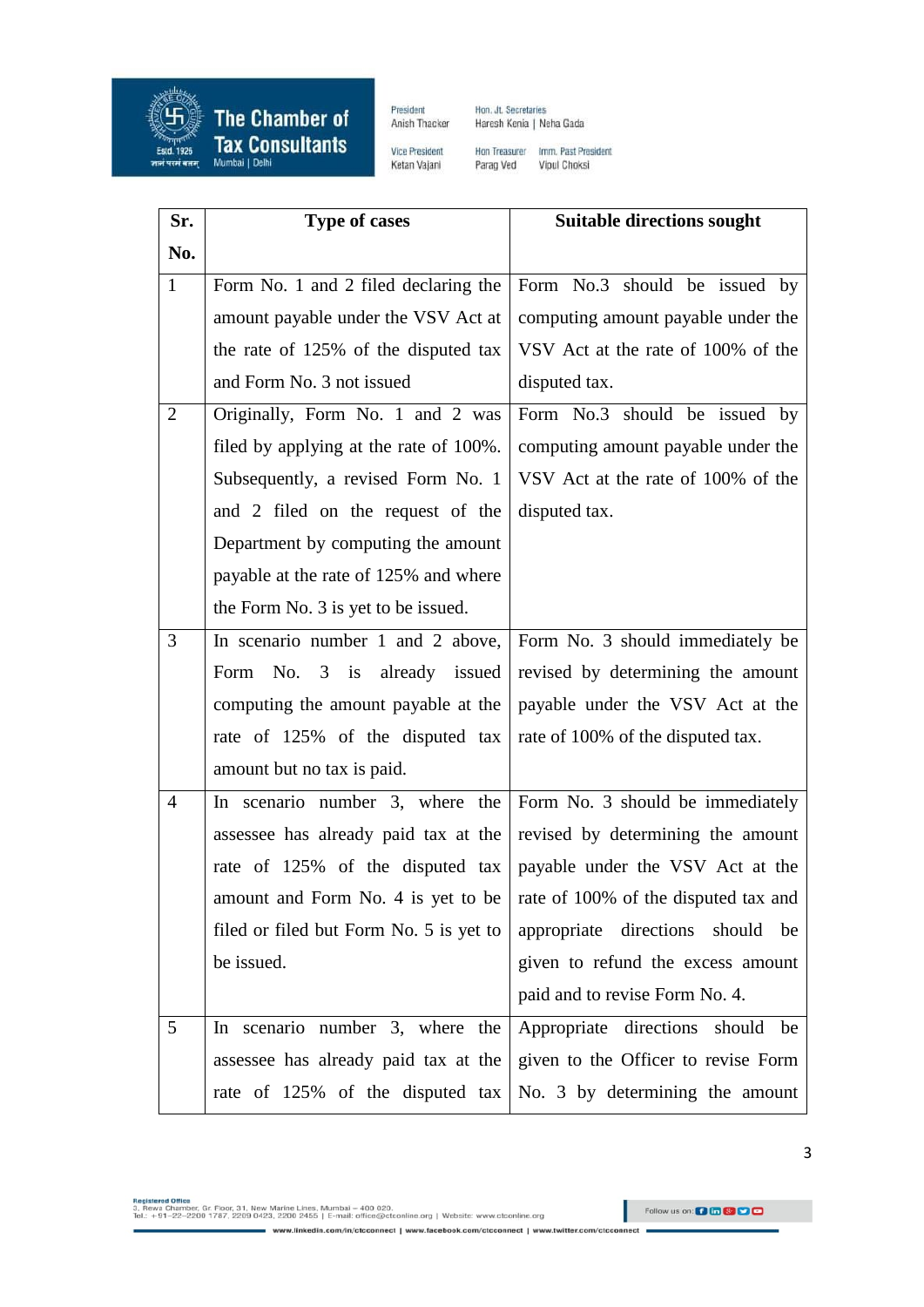

**The Chamber of Tax Consultants** Mumbai | Delhi

President Anish Thacker Hon. Jt. Secretaries Haresh Kenia | Neha Gada

**Vice President** Ketan Vajani Hon Treasurer Imm, Past President Parag Ved Vipul Choksi

|   | amount, Form No. 4 is filed and Form       | payable under the VSV Act at the        |
|---|--------------------------------------------|-----------------------------------------|
|   | No. 5 is also issued.                      | rate of 100% of the disputed tax and    |
|   |                                            | the assessee should be allowed to file. |
|   |                                            | a fresh Form No. 4. Further, the        |
|   |                                            | Officer, should issue a fresh Form      |
|   |                                            | No. 5. The excess amount of tax paid    |
|   |                                            | should be refunded.                     |
| 6 | where<br>the<br>Cases<br>have<br>assessees | Appropriate directions<br>should be     |
|   | challenged Form No. 3 before the           | given for conceding the issue before    |
|   |                                            |                                         |
|   | High Courts.                               | the respective High Courts and Form     |
|   |                                            | No. 3 should be immediately revised     |
|   |                                            | by determining the amount payable       |
|   |                                            | under the VSV Act at the rate of        |
|   |                                            | 100% of the disputed tax                |

- 7. The fresh issuance of Form No. 3 and Form No. 5 or fresh filing of Form No. 4 may take some time and therefore, the Board may contemplate extending dates for compliances to this limited extent.
- **8. In light of the above discussion and the issues raised herein, we request your learned self to kindly look into these issues and take appropriate measures in this regard.**

We request your learned self to kindly consider the above issue on a priority basis. We look forward to your kind intervention and taking up our request for kind consideration.

Thanking you,

negaseree omee<br>3, Rewa Chamber, Gr. Floor, 31, New Marine Lines, Mumbai – 400 020.<br>Tel.: +91–22–2200 1787, 2209 0423, 2200 2455 | E-mail: office@ctconline.org | Website: www.ctconline.org Follow us on: 0 6 8 9 9 9 www.linkedin.com/in/ctcconnect | www.facebook.com/ctcconnect | www.twitter.com m/ctcc